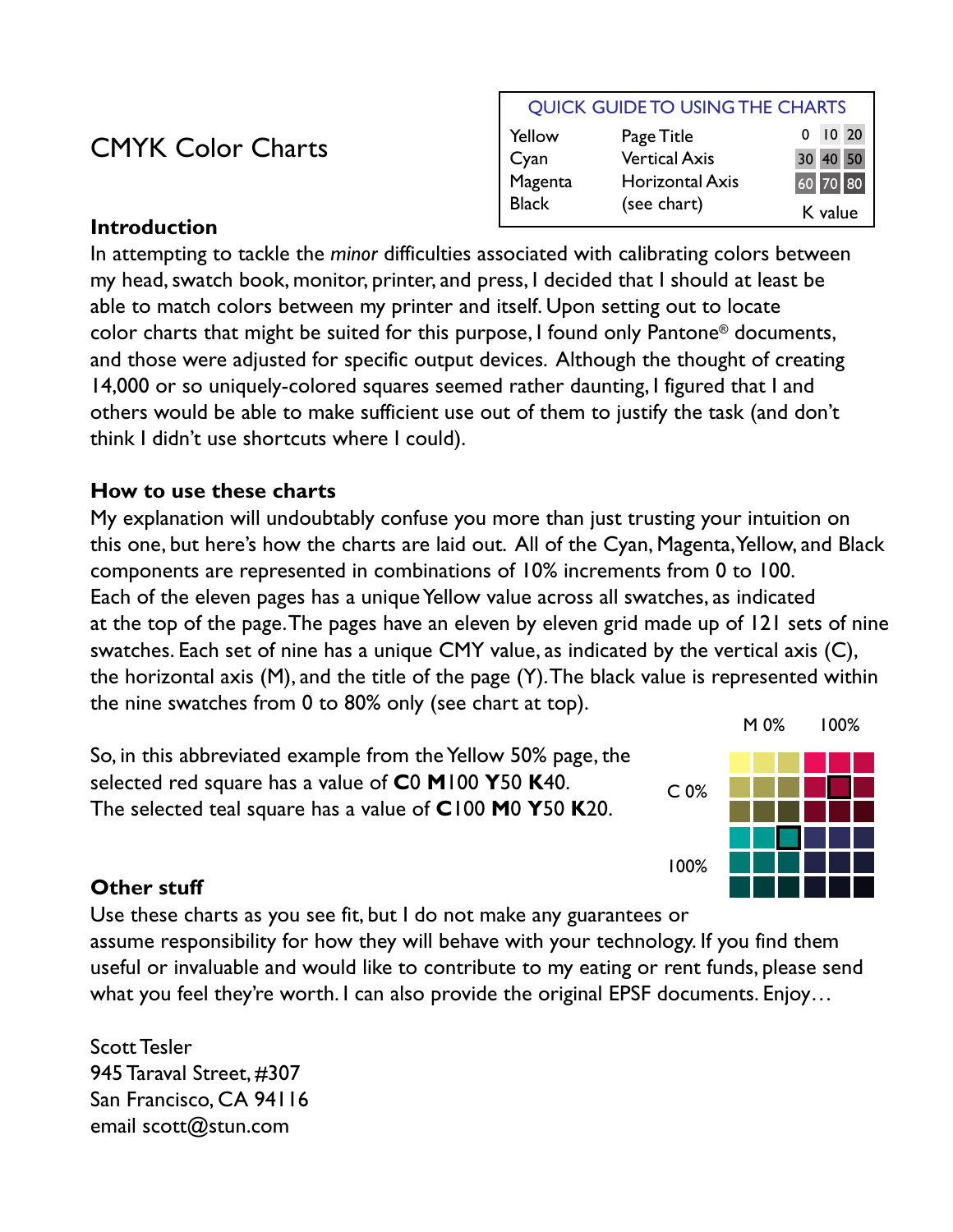### Yellow 0%

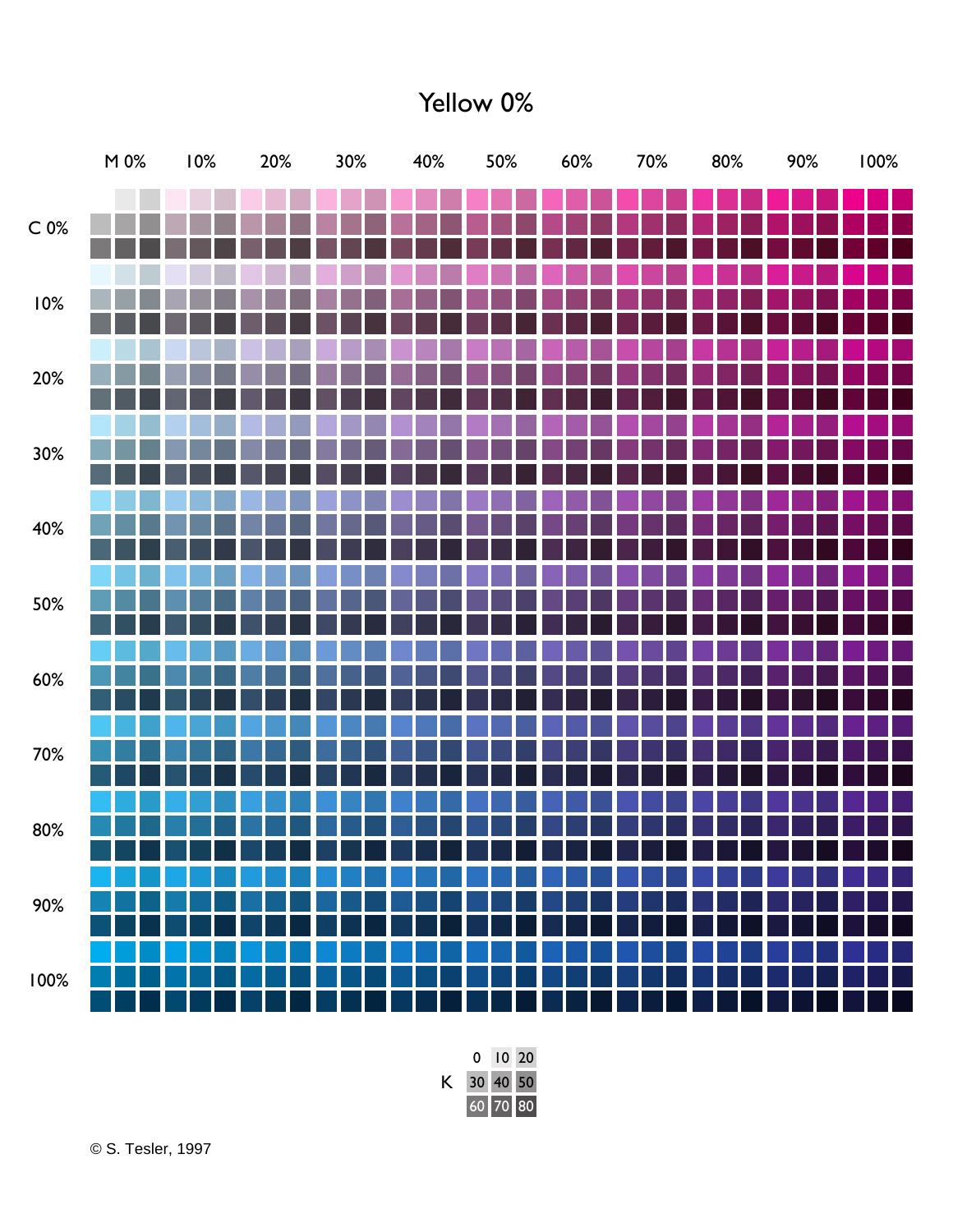## Yellow 10%



© S. Tesler, 1997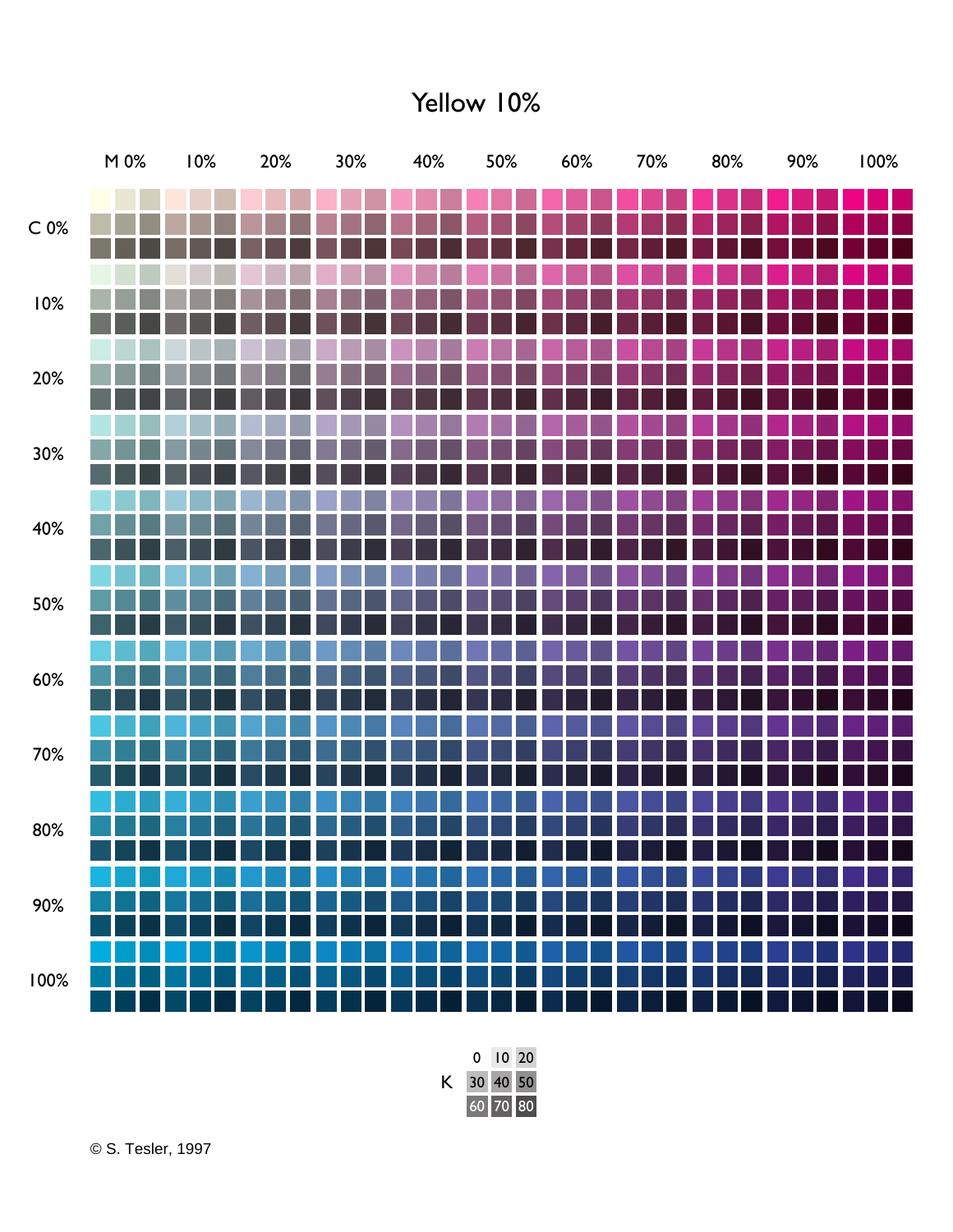Yellow 20%

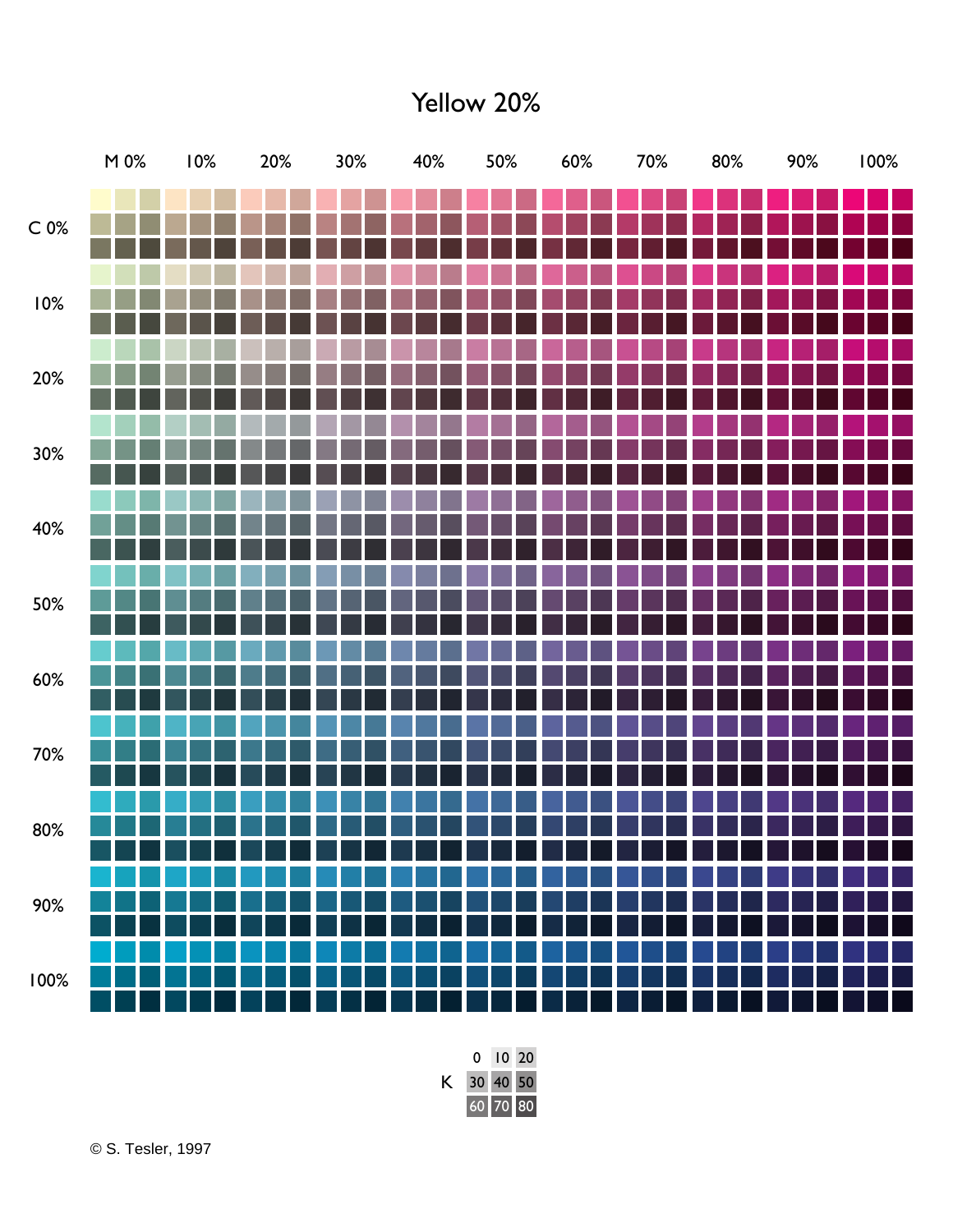Yellow 30%

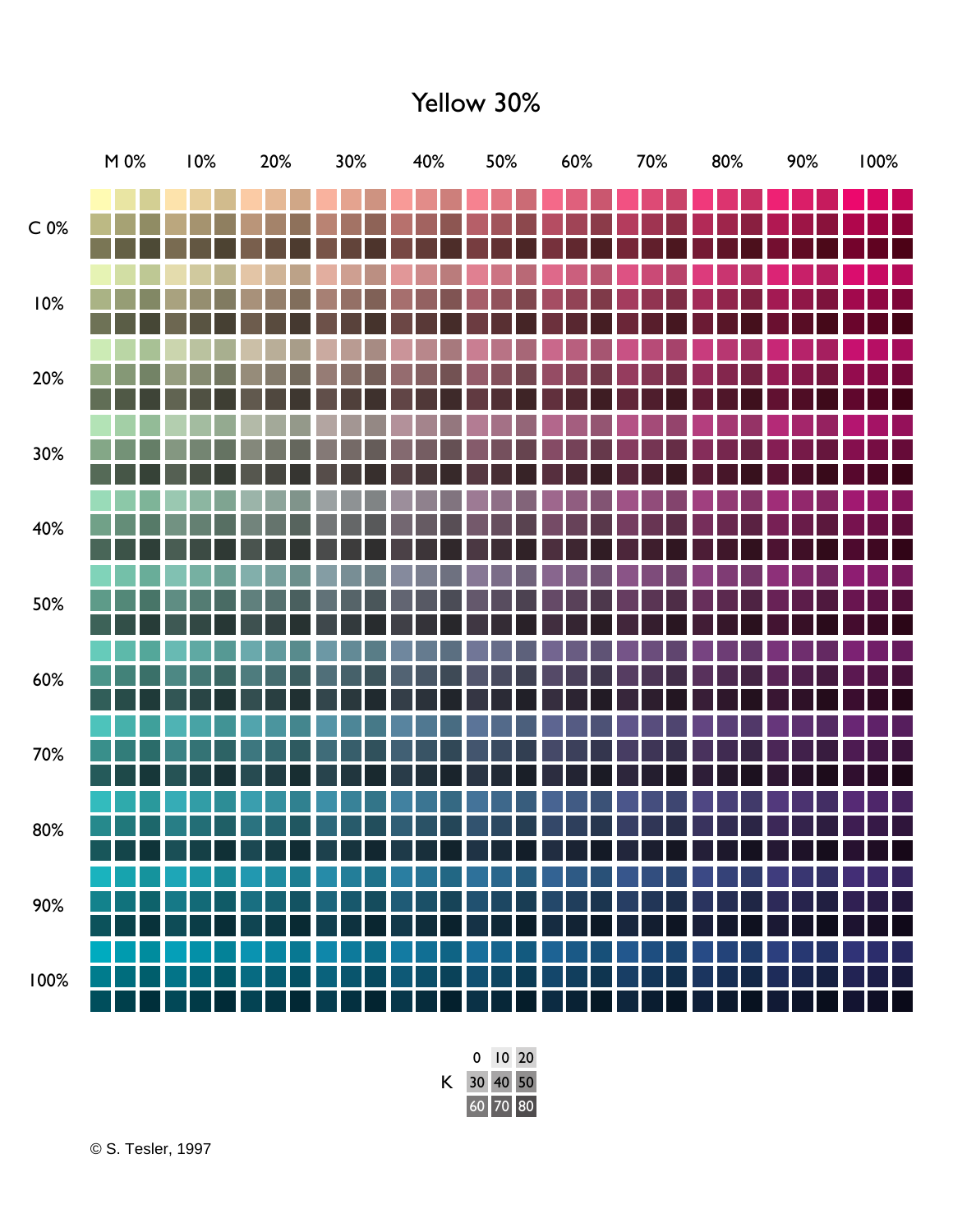Yellow 40%

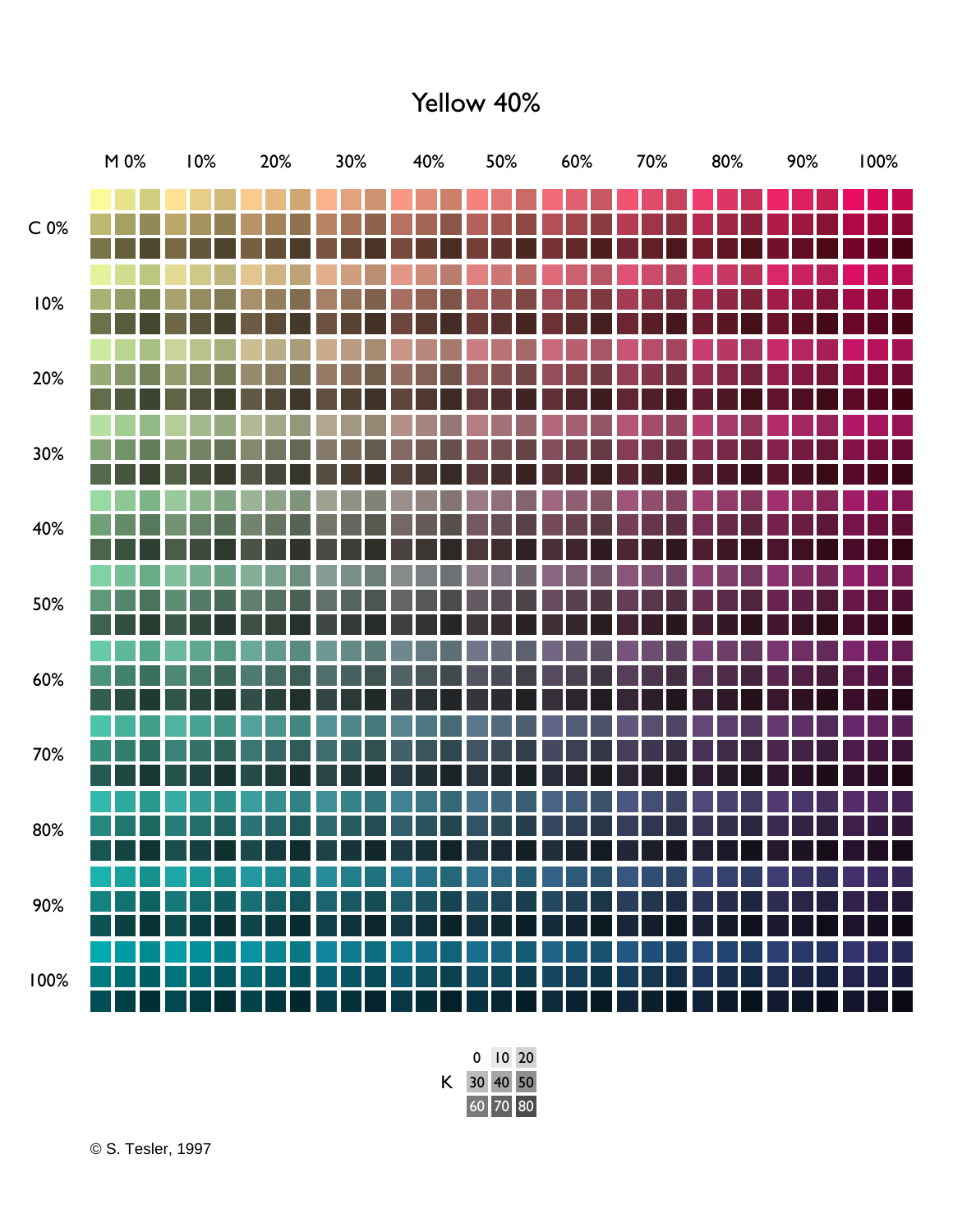Yellow 50%

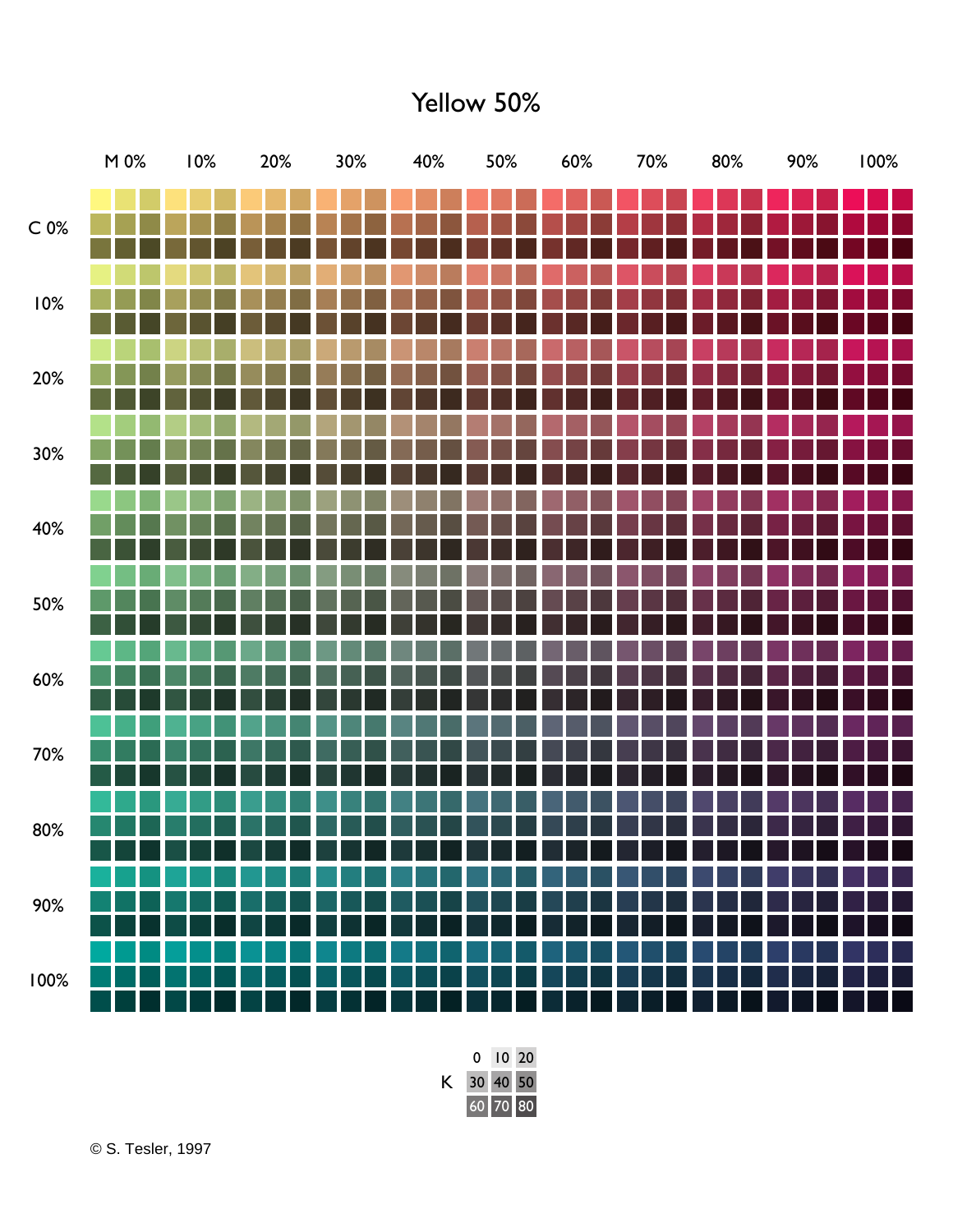Yellow 60%

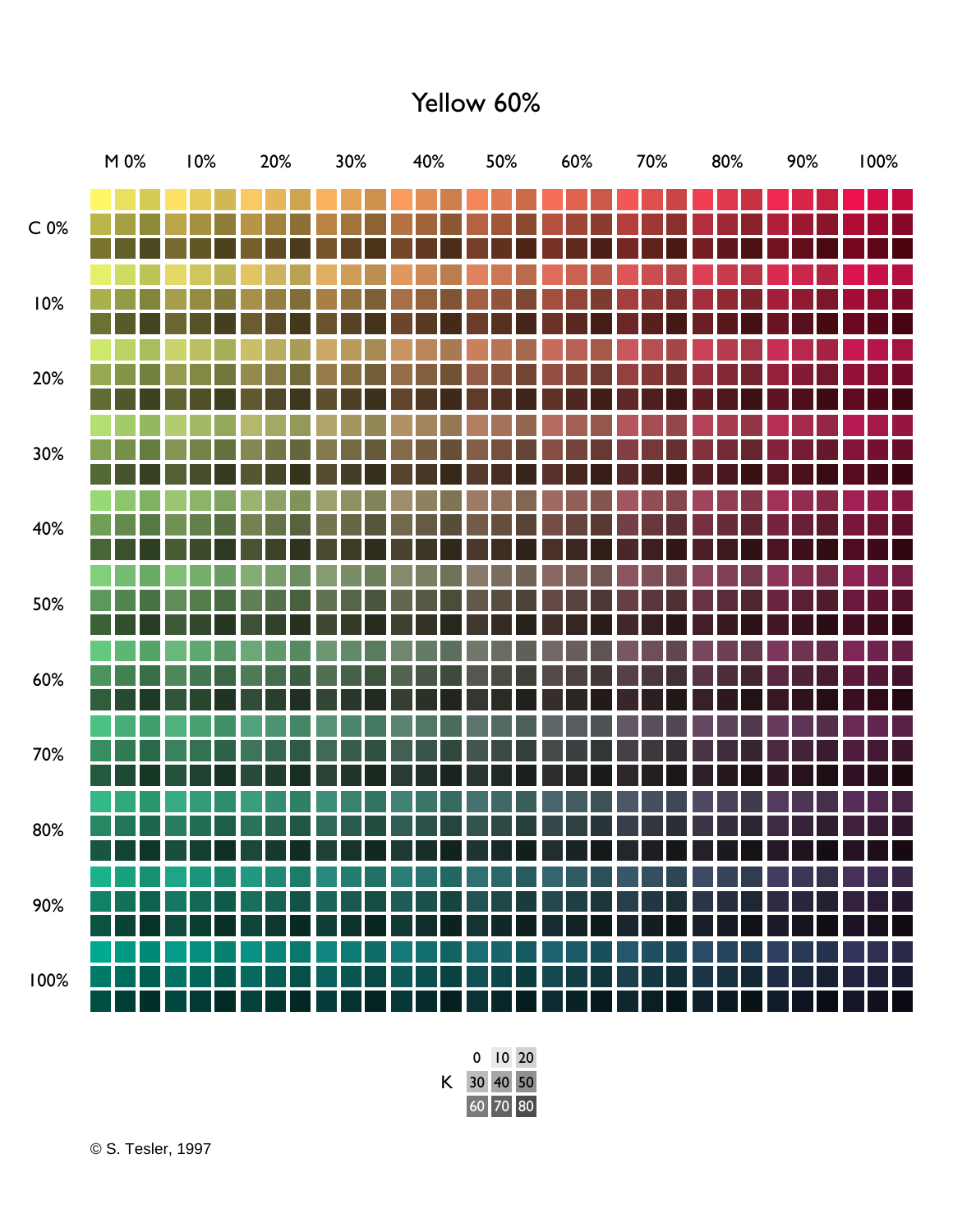Yellow 70%

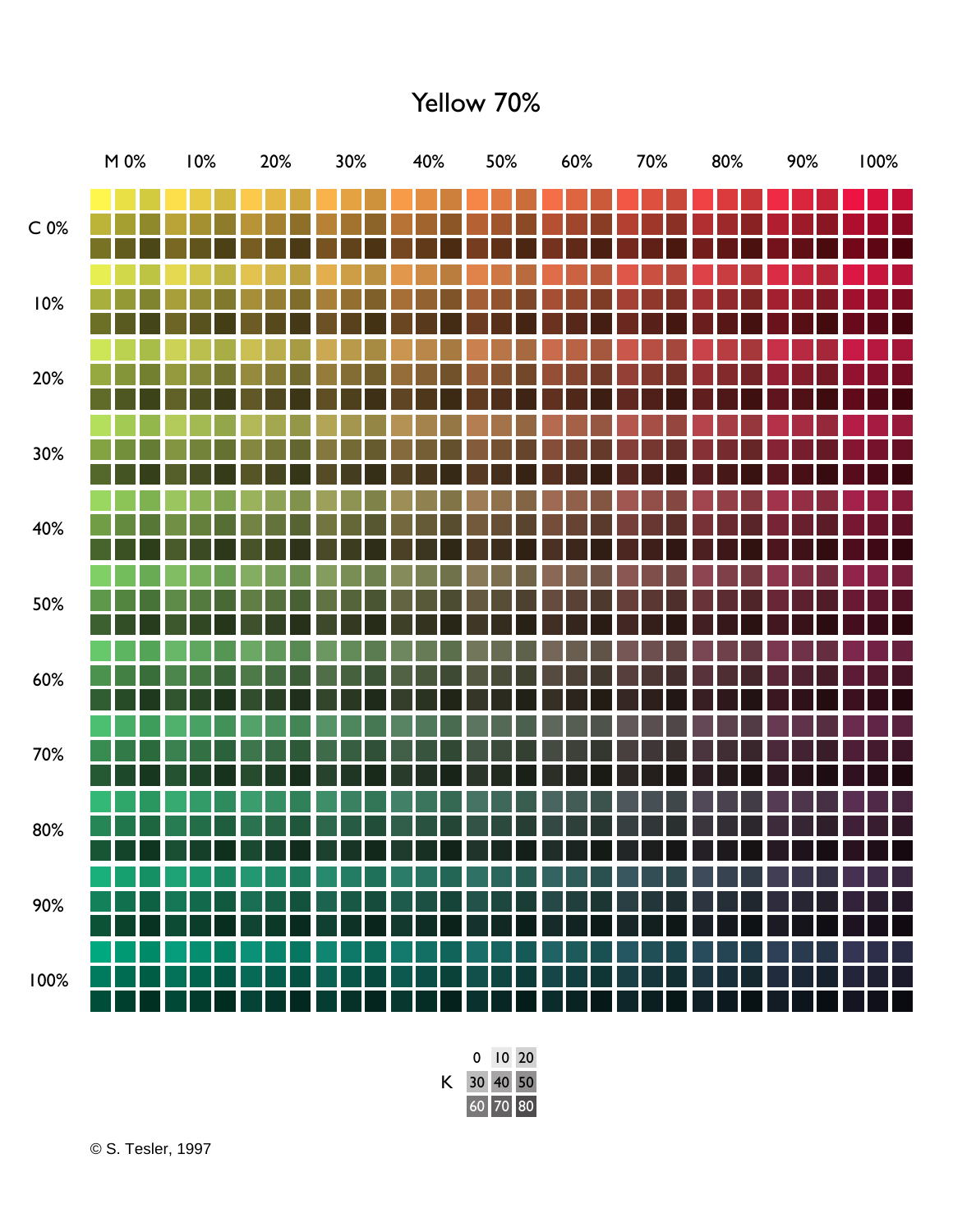Yellow 80%

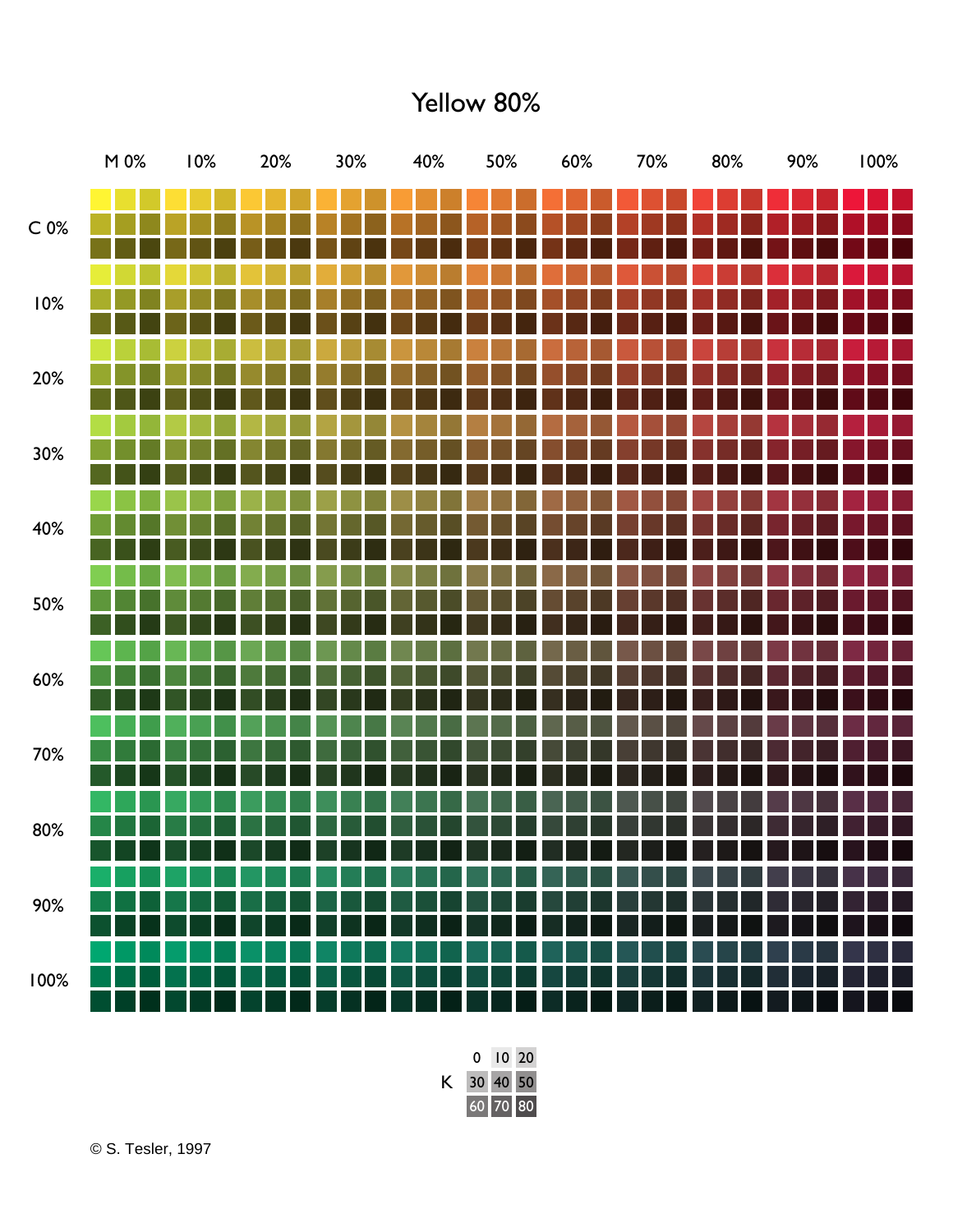Yellow 90%